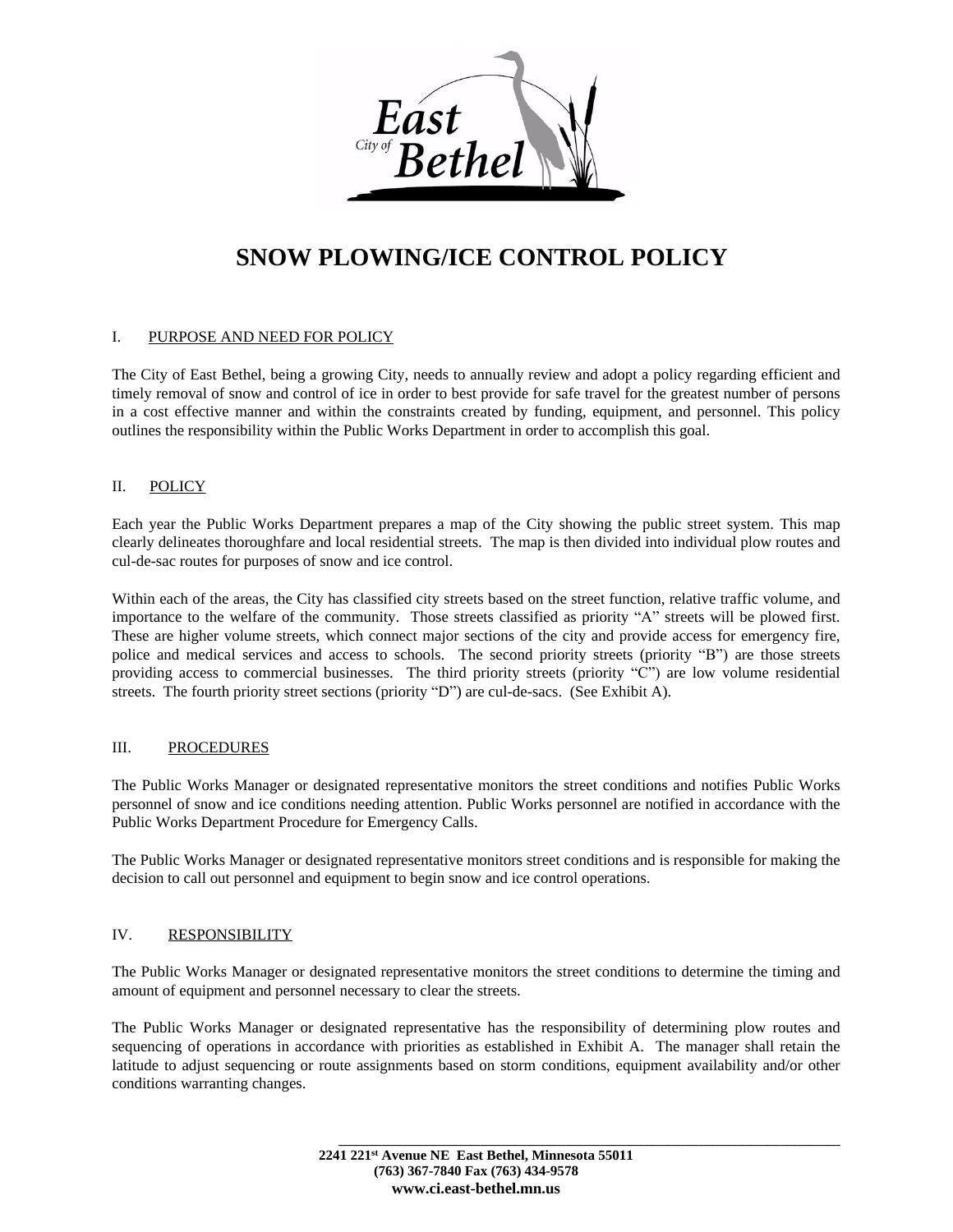It is the responsibility of each Snow Plow Operator in the Public Works Department to be aware of the department guidelines for Snow Plow Operators. (See Exhibit B). It is the Public Works Managers responsibility to discuss these guidelines as well as the entire Snow Plowing/Ice Control Policy with all Public Works personnel on an annual basis.

#### V. COMMENCEMENT OF OPERATIONS

Snow plowing and/or ice control operations shall commence under the direction of the Public Works Manager. In his absence, a designated representative will consult and determine when and what operations will begin in accordance with provisions below.

The following guidelines will be used in determining the commencement of operations:

- A. Snow accumulation of 2 inches, with continual snowfall.
- B. Drifting of snow may warrant commencement of partial or full operations depending upon conditions.
- C. Icing of pavements may warrant partial or full operation depending upon extent and conditions.

#### VI. HOW SNOW WILL BE PLOWED

Snow shall be plowed in a manner so as to minimize traffic obstructions. The center of the roadway will be plowed first. The snow shall then be pushed from left to right with the discharge going onto the boulevard area of the right-of-way. It is the goal of Public Works to have the street system cleaned after a "typical" snowfall in approximately 12 hours following commencement of operations. Depending on snowfall conditions and duration of the storm, cleanup operations can widely fluctuate.

#### VII. USE OF SAND AND SALT

The City is concerned about the effect of sand and salt on the environment and will limit its use for that reason. Therefore, it is the policy of the City to utilize a sand and salt mixture in a manner appropriate for snow and ice conditions. This provides for traction, but is not intended to provide bare pavement during winter conditions. Application of the sand/salt mixture is generally limited to priority "A" routes, steep grades and high volume intersections. Application is limited on lower volume streets and cul-de-sacs. The City cannot be responsible for damage to grass caused by the sand/salt mixture and therefore will not make repairs or compensate residents for salt damage to turf areas in the street right-of-way.

#### VIII. SUSPENSION OF OPERATIONS

Generally, operations shall continue until all roads are passable. Widening and clean up operations may continue immediately or on the following working day depending upon conditions and circumstances. Safety of the plow operators and the public is important. Therefore, snow plowing/removal operations may be terminated after 10-12 hours to allow personnel adequate time for rest. There may be instances when this is not possible depending on storm conditions and other circumstances. Factors that may delay snow and ice control operations include: severe cold, significant winds and limited visibility. Any decision to suspend operations shall be made by the Public Works Manager or designated representative and shall be based on the conditions of the storm. The City will still provide access for emergency fire, police and medical services during a major snow or ice storm.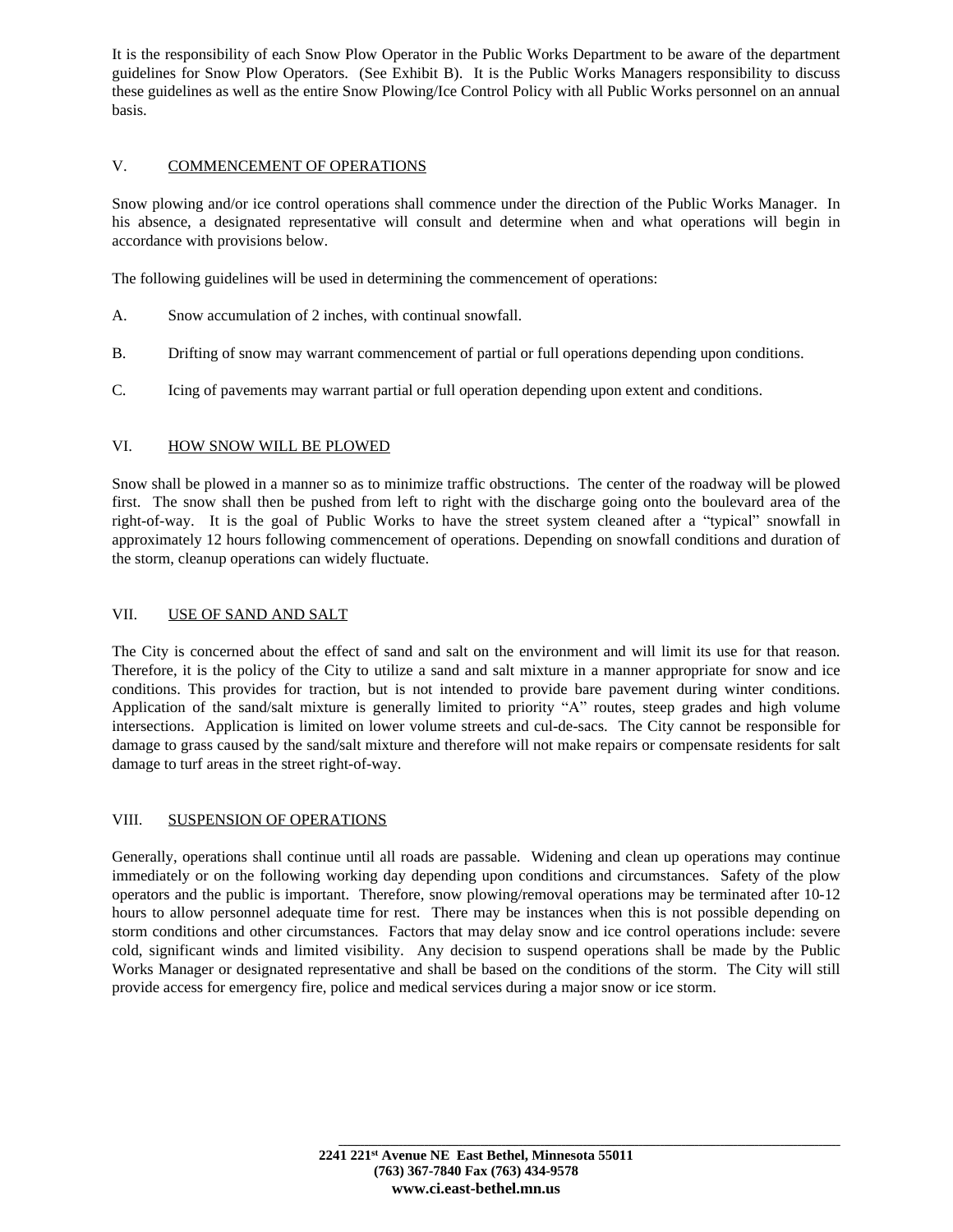#### IX. PROPERTY DAMAGE

Snow plowing and ice control operations can cause property damage even under the best of circumstances and care on the part of the operators. The major types of damage are to improvements in the City right-of-way, which extends approximately 15' beyond the curb location. The intent of the right-of-way is to provide room for snow storage, utilities and other City uses. However, certain private improvements such as mailboxes are required within this area. Therefore, the City will cooperate with the property owner to determine if the damage is the responsibility of the City and when it shall be the responsibility of the resident. The City accepts responsibility for mailboxes, which are allowed to be placed in the road right -of-way, if the damage is by physically being struck by a plow blade, wing, or other piece of equipment. Mailboxes should be constructed sturdily enough to withstand snow rolling off a plow or a wing. Therefore, damage resulting from snow is the responsibility of the resident. The City will repair or replace mailboxes in those instances where the City is responsible for the damage. To be properly placed, a mailbox should be installed so its bottom edge is 45" to 47" above street level; with the post 36" back from the curb or front of the box. That amount of clearance is needed to keep the plow's wing from hitting the box. If there are any plastic newspaper tubes attached to the mailbox, they must be above 45" height requirement. The Public Works Department will replace damaged mailboxes with standard metal mailboxes on treated 4 x 4 wood posts or other posts approved by the Public Works Manager.

In instances where there is a disagreement as to the source of the damage and the responsibility therefore, the Public Works Manager shall determine the responsibility.

#### X. DRIVEWAYS AND SIDEWALKS

One of the most irritating problems in removal of snow from public streets is the snow deposited in driveways during plowing operations. Snow being accumulated on the plow blade has no place to go but in the driveway. The drivers make every attempt to minimize the amount of snow deposited in driveways, but the amount can still be significant. City personnel do not provide driveway cleaning. The City shovels sidewalks for government buildings and does not shovel and/or plow any other sidewalks or trails within the city.

#### Minnesota Highway Traffic Regulations

160.27 Sub (5) Misdemeanors:

It shall be unlawful to obstruct any highway or to deposit snow or ice thereon.

#### 169.42 Sub (1)

No person shall throw, deposit, place, or dump upon any street or highway, any snow, ice, etc.

#### XI. MAIL DELIVERY

The snowplow operators make every effort to remove snow as close to the curb line as practical and to provide access to mailboxes for the Postal Department. However, it is not possible to provide perfect conditions and minimize damage to mailboxes with the size and type of equipment the City operates. Therefore, in situations where city equipment is unable to remove the snow pile, the final cleaning adjacent to mailboxes is the responsibility of each resident.

#### XII. COMPLAINTS

Complaints regarding snow and ice control or damage shall be taken during normal working hours and handled in accordance with the City's complaint procedures. Complaints involving access to property or problems requiring immediate attention shall be handled on a priority basis. It should be understood that complaint responses are to ensure that the provisions of this policy have been fulfilled and that all residents of the City have been treated uniformly. It is the City's intention to log all complaints and upgrade this policy as necessary in consideration of the constraints of our resources.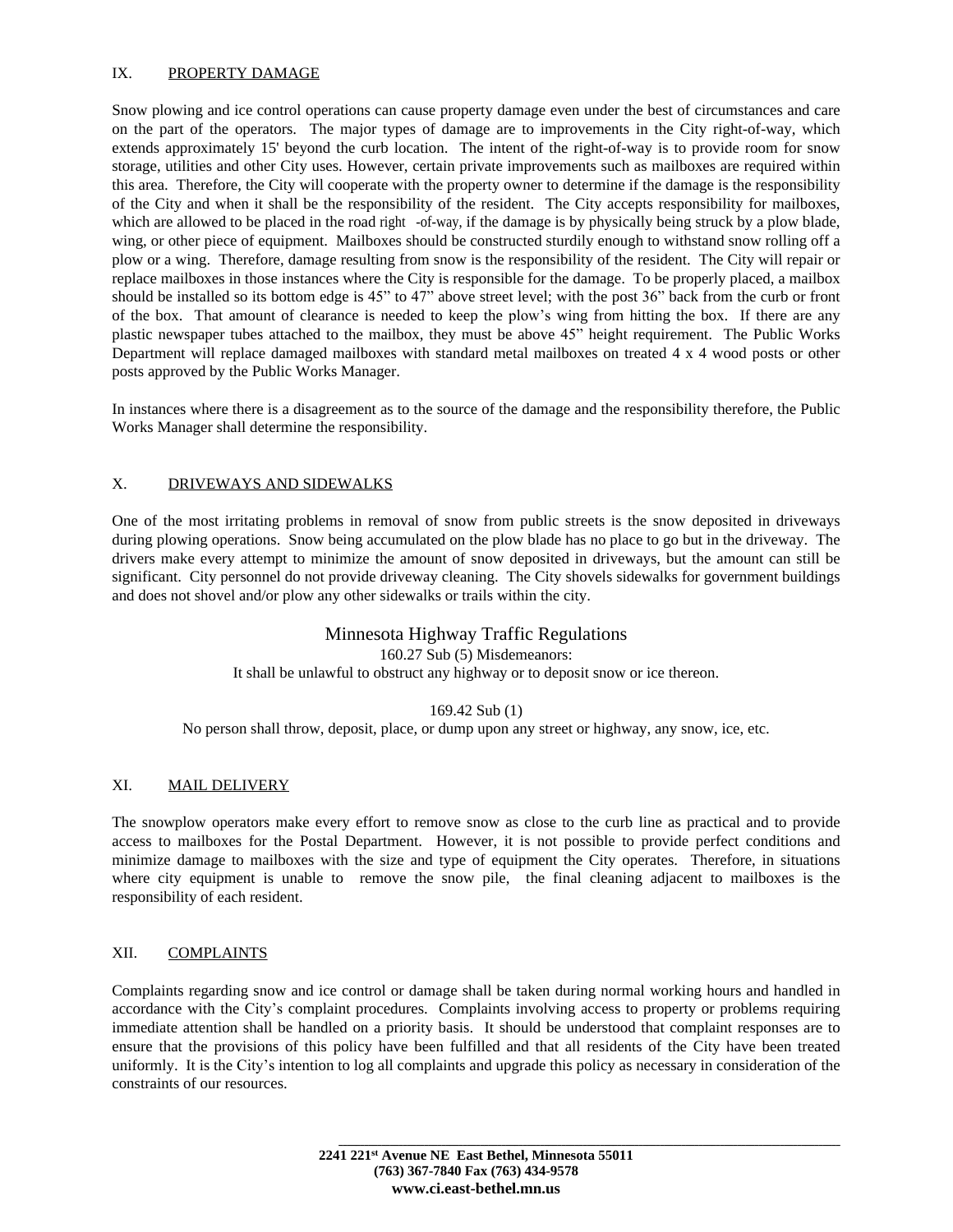## EXHIBIT A

## **PLOWING/SANDING PRIORITIES**

### PRIORITY "A"

High volume connector streets, MSA roads, streets providing access to schools

#### PRIORITY "B"

Streets providing access to commercial property

#### PRIORITY "C"

Lower volume residential streets

#### PRIORITY "D"

Cul-de-sacs